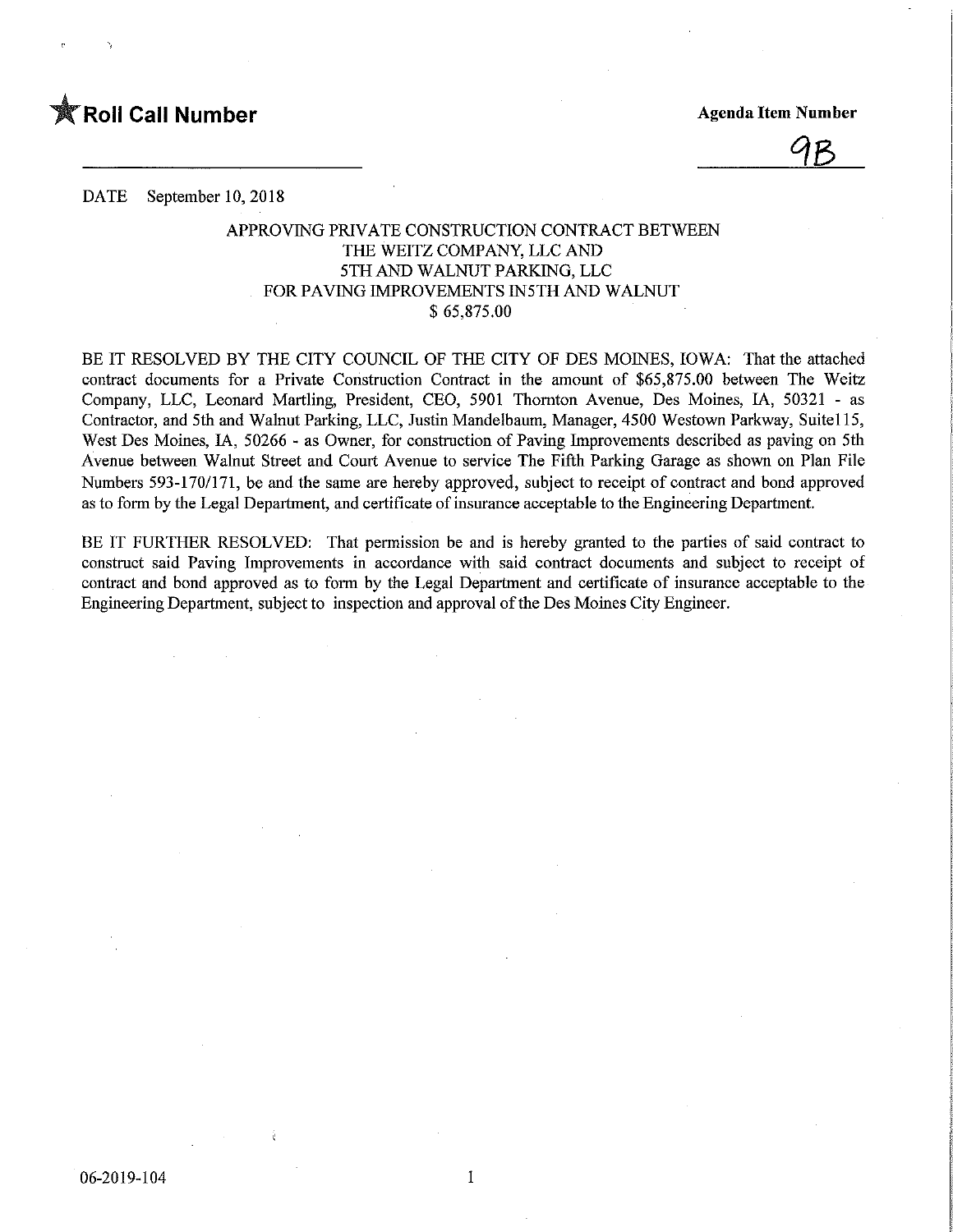## **The Roll Call Number Agents Contained Agents Agents Agents Agents Agents Agents Agents Agents Agents Agents Agents Agents Agents Agents Agents Agents Agents Agents Agents Agents Agents Agents Agents Agents Agents Agents A**



DATE September 10, 2018

Activity ID: 06-2019-104

Moved by to adopt.

FORM APPROVED:

Kathlee'n Vanderpool Deputy City Attorney

Fading Source: All project costs are to be paid by the Owner(s), 5th and Walnut Parking LLC<br>
Solution Source: All project costs are to be paid by the Owner(s), 5th and Walnut Parking LLC

| <b>COUNCIL ACTION</b> | <b>YEAS</b> | <b>NAYS</b> | <b>PASS</b> | <b>ABSENT</b>   | I, Diane Rauh, City Clerk of said City Council, hereby                                                          |  |  |
|-----------------------|-------------|-------------|-------------|-----------------|-----------------------------------------------------------------------------------------------------------------|--|--|
| <b>COWNIE</b>         |             |             |             |                 | certify that at a meeting of the City Council, held on the<br>above date, among other proceedings the above was |  |  |
| <b>BOESEN</b>         |             |             |             |                 |                                                                                                                 |  |  |
| <b>COLEMAN</b>        |             |             |             |                 | adopted.                                                                                                        |  |  |
| <b>GATTO</b>          |             |             |             |                 |                                                                                                                 |  |  |
| <b>GRAY</b>           |             |             |             |                 | IN WITNESS WHEREOF, I have hereunto set my hand                                                                 |  |  |
| <b>MANDELBAUM</b>     |             |             |             |                 | and affixed my seal the day and year first above written.                                                       |  |  |
| <b>WESTERGAARD</b>    |             |             |             |                 |                                                                                                                 |  |  |
| <b>TOTAL</b>          |             |             |             |                 |                                                                                                                 |  |  |
| <b>MOTION CARRIED</b> |             |             |             | <b>APPROVED</b> |                                                                                                                 |  |  |
|                       |             |             |             |                 |                                                                                                                 |  |  |
|                       |             |             |             |                 |                                                                                                                 |  |  |
|                       |             |             |             |                 |                                                                                                                 |  |  |
|                       |             |             |             | Mavor           |                                                                                                                 |  |  |

06-2019-104

 $\sqrt{2}$